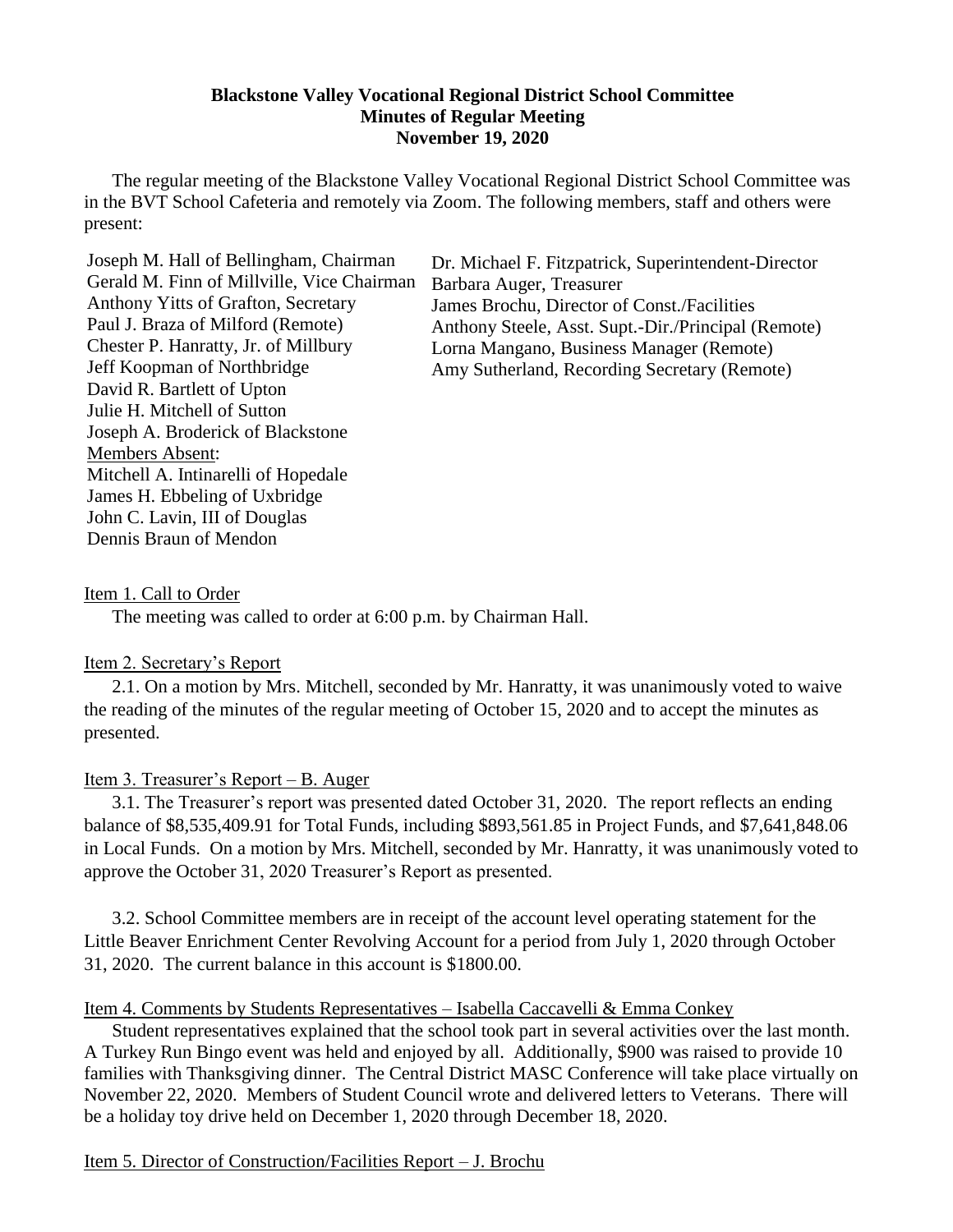5.1. Mr. Brochu provided an update on the MSBA roof project. He was happy to announce that the school has completed its  $4<sup>th</sup>$  self-funded roof project. The project, which has only \$3,000 in change orders, is not a lot for a million-dollar project. Two amendments are anticipated with change orders which will require the OPM to stay on the project until completion. This project will then be closed out. The committee was made aware that a section of the roof in the 100 wing needs to be replaced. A restoration project was completed back in 2007, but it is now time for a full replacement. The project will be done in phases.

5.2. Mass Capital Skills Project Renovations – BVT School Committee members were able to view the conceptual renderings of the biotech and chemistry labs. This is very exciting project. Tower Construction is the contractor. The cost for this renovation is \$864,000. The school will complete the electrical portion of the project; saving the District approximately \$200,000. This will be done by the District's Electrician, Tim Collins. The project should be completed by the beginning of February 2021.

5.3. COVID-19 Facility Precautions – The school continues to make sure that all safety precautions are being followed by providing products and items for sanitations for staff and students. This has been in place since the Governor declared a State of Emergency on March 13, 2020.

# Item 6. Business Manager's Report – L. Mangano

6.1. The FY20 Audit Report – Hague, Sahady & Co., P.C. representatives presented the financial audit report via Zoom. It was reported that the audit came back with no exceptions. Preparation of the audit began in June 2020 and the final report was implemented in late August. Although there was discussion with GADSBY about changing the audit format, due to COVID-19 it remained the same. The general fund balance increased \$115,000 from the prior year and encumbrances remained stable. The economic factors on next year's budget will be noted on the statements due to COVID-19. The Governor has continued to fund Chapter 70, however, most municipalities did not receive an increase in unrestricted aid. Fixed assets, short term, long term debt and OPEB liability were noted in the report. The school does a great job reconciling on a daily, monthly, and annual basis. The District does not have enterprise funds but instead trust funds. There will be a change to student activity funds which is now a special revenue fund. Cash investments have been a roller coaster regarding the stock market due to the pandemic. In relation to debt, all appropriate payments are being made and there has been no additional debt added. There is a 5-year payment plan to cover the remaining debt. The School was commended for its record keeping. The school has received almost \$2,000,000 in grants. In conclusion, the independent auditing firm was very complimentary of the manner in which the District handled its finances and their records. They reiterated that there were no findings in the FY20 financial audit.

# 6.2. Donation Approvals – No donations were received.

# Item 7. Assistant Superintendent-Director's Report – A. Steele.

7.1. Biotech Program DESE Status Update – The school received a grant from the state for a new Biotech Program. The first part of the instructional application is due on November 20, 2020. The second part of the application is due in January 2021. The final decision of the new program approval will be in June 2021. The goal is to have this program in place for the Fall 2021 school year. An advisory committee will be formed and a job posting will be released for a licensed teacher. There is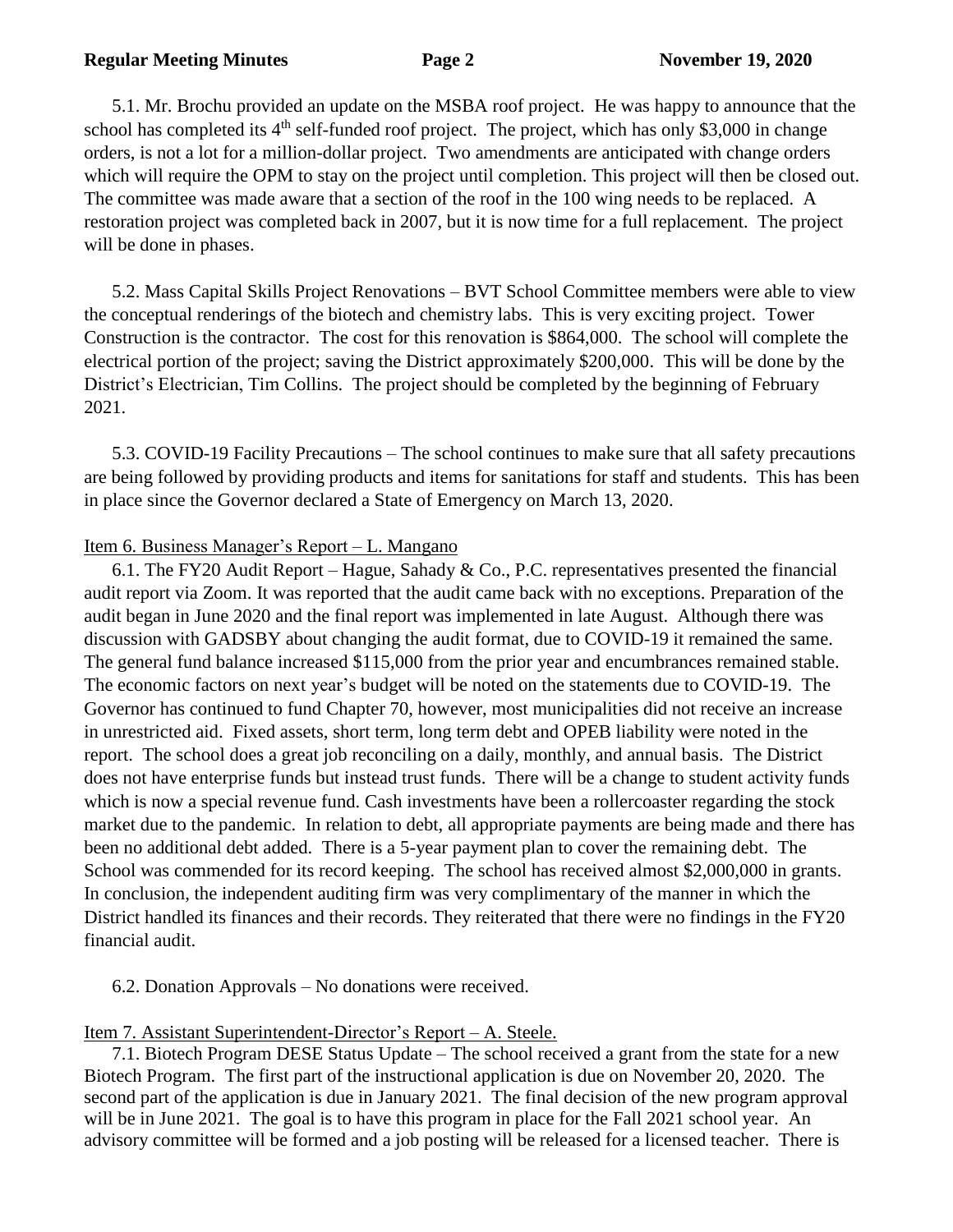significant interest in this program. It will be included as part of the exploratory program for the Class of 2025.

7.2. Tier Status Update – Assistant Superintendent Steele provided a report via zoom. Information was gathered from parents, students, and staff. The report, dated November 6, 2020, provides the information. This report, which is a working document, changes daily due to information mandates and regulations which are generated from the state. The report included information on the analysis of transportation. There were only three (3) confirmed cases of COVID-19 at the school until last week. The school has increased its numbers and there are now 40 people are in quarantine. Of those 40 cases, 13 are staff members. The school is now temporarily at Tier 1. It is recommended to go to Tier 2 if the school can maintain the sustainability of the model. Dr. Fitzpatrick informed the Committee that MIAA will be meeting on November 20, 2020 to discuss the status the winter sports. The plan is to have pod or subsets for small competition among the towns. This would follow strict guidelines as set forth. The Committee was asked for their opinion. Member Hanratty expressed that his goal is to have all students back in academic areas before athletics. Member Bartlett agreed to put sports off for now since numbers are increasing. Several members communicated that it should be left up to the school's leadership team to make the determination.

On a motion made by Mr. Braza, seconded by Mr. Broderick, it was voted in majority to allow the administration authority to let the leadership team determine the decision regarding sports after the MIAA guidelines are released.

7.3. School Cancellation List – The School Committee members are in receipt of the school cancellation list. This was updated by the Commissioner of Education allowing remote learning to be permissible as snow days.

7.4. National Honor Society Induction Ceremony Report – The National Honor Society was initially scheduled to take place on November 18, 2020 but, due to COVID, has been postponed. There would have been 96 new students inducted into National Honor Society.

7.5. Abigail Adams Award Ceremony Report – The ceremony for the Abigail Adams Awards was also postponed. There were 86 seniors who earned this scholarship.

7.6. Curriculum Night Report – The school conducted a virtual curriculum night on November 12, 2020. This was a successful night with almost 400 parents participating.

7.7. Parent Applicant Night – Staff Member Michelle Denise is working on creating a new format for the parent applicant night for the parents and forthcoming new recruits. This will be designed in a virtual format with virtual interfacing. Parent Applicant Night will be held on Wednesday December 9, 2020.

7.8. Vocational Career Night Update – Vocational Career Night, scheduled for March 3, 2021, will look a little different this year. This event, which is still under discussion, will be a semi virtual or hybrid model.

# Item 8. Budget Subcommittee Report

School Committee Member Julie Mitchell was appointed as Chairperson of the Budget Subcommittee. The Subcommittee held their first meeting on November 19, 2020. The calendar for upcoming meetings has been established.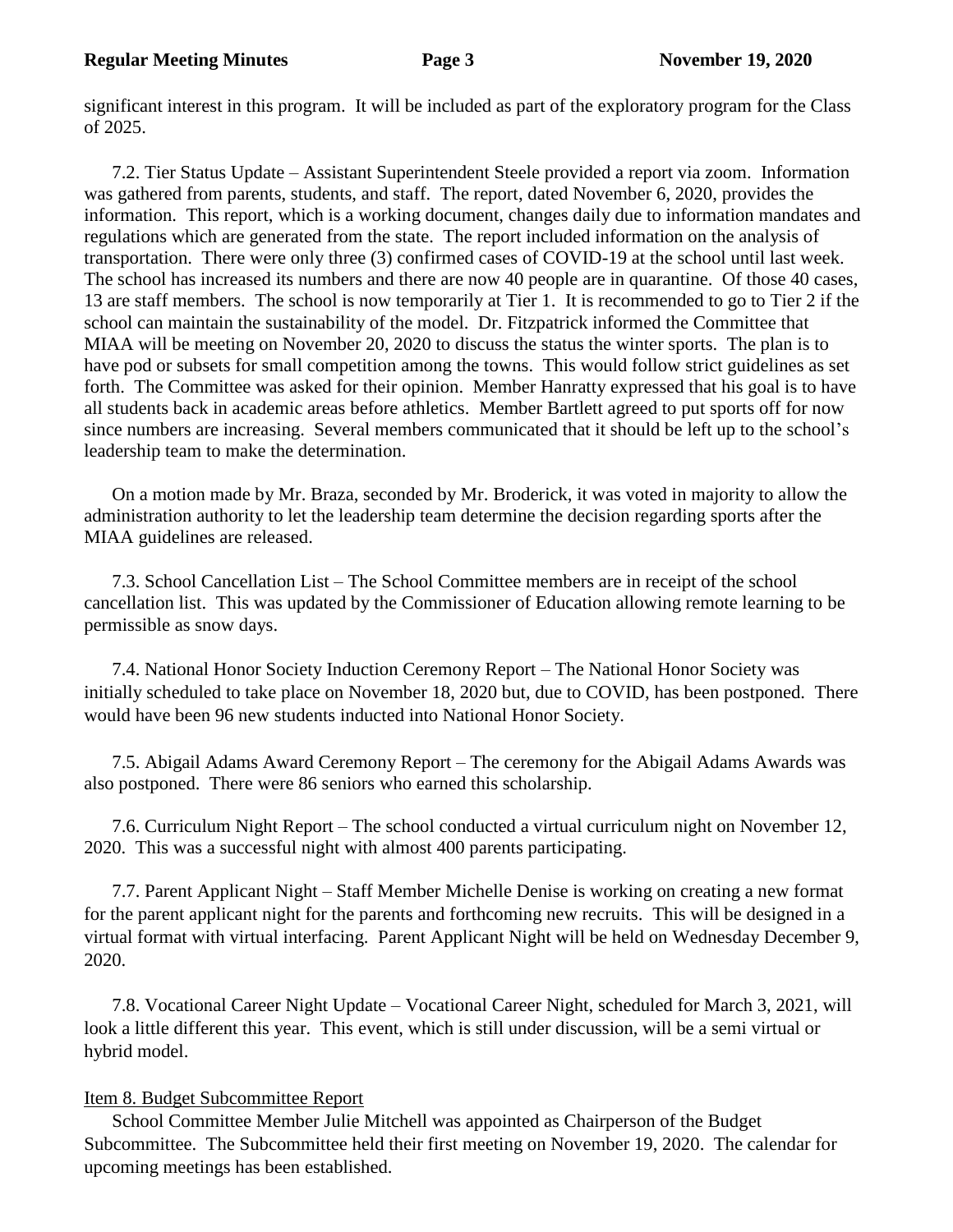### Item 9. Superintendent-Director's Report – M. Fitzpatrick

9.1. FY21 State Budget Status – The Committee was informed that the state budget will be decided on Monday, December 1, 2020. It appears the budget will be less than the projected House number for Chapter 70. The Chapter 70 budget number appears to have increased. The Committee was also informed that the Town of Douglas has recently adopted the BVT assessment within their approved budget.

9.2. Regional Budget Process Publication – The School Committee is in receipt of a document entitled "Regional School Budget, Gearing Up for Your Marketing & Approval Process." This publication includes information about how to build a budget strategically while acknowledging local concerns. It also explains the need to demonstrate fiscal responsibility by securing external resources.

9.3. DESE Admissions Study – A DESE Admissions Study is underway to look at the admissions criteria for selection of students. There are advocates who have issues with how students are selected. The Commonwealth is looking at alternative admissions criteria.

### 9.4. Visit Tours(s)

a. Paul Viera, Douglas Schools Superintendent came to visit BVT on October 22, 2020.

b. Karen Crebase, Hopedale Schools Superintendent came to visit BVT on November 19, 2020.

c. Karen Ares, Executive Director of BV Education Hub came to visit on November 19, 2020.

### 9.5. Financial Donations:

a. Millbury Credit Union – BVT is in receipt of a donation in the amount of \$3,500 from Millbury Federal Credit Union for the school's passenger van.

b. Charles River Bank – BVT is in receipt of a donation of \$1,000 from Charles River Bank to sponsor the school student van.

Dr. Fitzpatrick informed the Committee that the school will be writing to pharmaceutical companies seeking donation for the Biotech program.

9.6. MAVA Leadership Academy I Presentation – The Superintendent shared a presentation to MAVA on Thursday, November 5, 2020.

9.7. FY2020 Annual Report – The School Committee received the now finalized booklet of the BVT 2020 Annual Report.

### Item 10. New Business

Member Finn wanted to discuss the evaluation performance criteria for Superintendent Fitzpatrick. There was a suggestion to include language about making these goals measurable. It was mentioned that some of the goals as noted may not be achievable due to COVID-19.

# Item 11. Items for the Good of the Committee

The monthly compilation of news clippings and correspondence was made available for School Committee review.